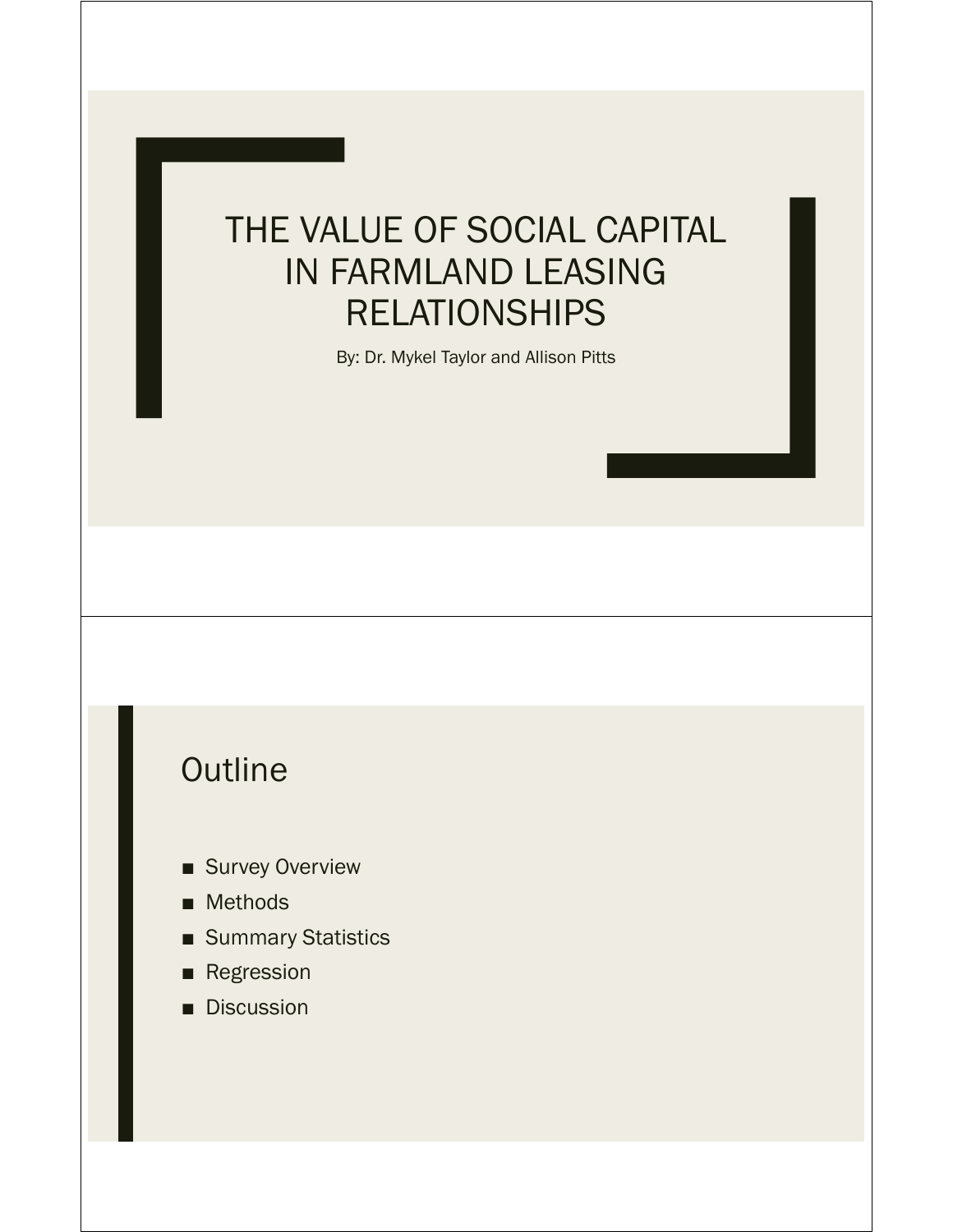#### Introduction

- **Research team** 
	- *Mykel Taylor Kansas State University*
	- *Simanti Banerjee University of Nebraska-Lincoln*
	- *Leah Palm-Forster University of Delaware*
- Questions of interest
	- *How do farmers and landowners engage to enable farmer participation in the Conservation Stewardship Program from NRCS?*
	- *Do farmers and landowners have similar ideas about working land programs, conservation, and land management?*
	- *Can insights from this research better inform NRCS in program design to promote participation of targeted lands?*

#### **Motivation**

- Participation in CSP and other working lands programs
	- *Requires all land a farmer operates to be enrolled*
	- *54% of Kansas cropland is leased to another person (USDA)*
	- *Therefore, farmers must gain the approval of all their landlords to participate in CSP*
- Transaction costs
	- *Average number of landowners is 2.7 in Kansas (USDA), but the range can be wide*
	- *Large farm operators, especially, will work with dozens of landowners*
- Philosophies of conservation
	- *Have farmers and landowners talked about type of conservation practices farmers would implement?*
	- *Is payment required to convince landowner(s) to participate? If yes, how much?*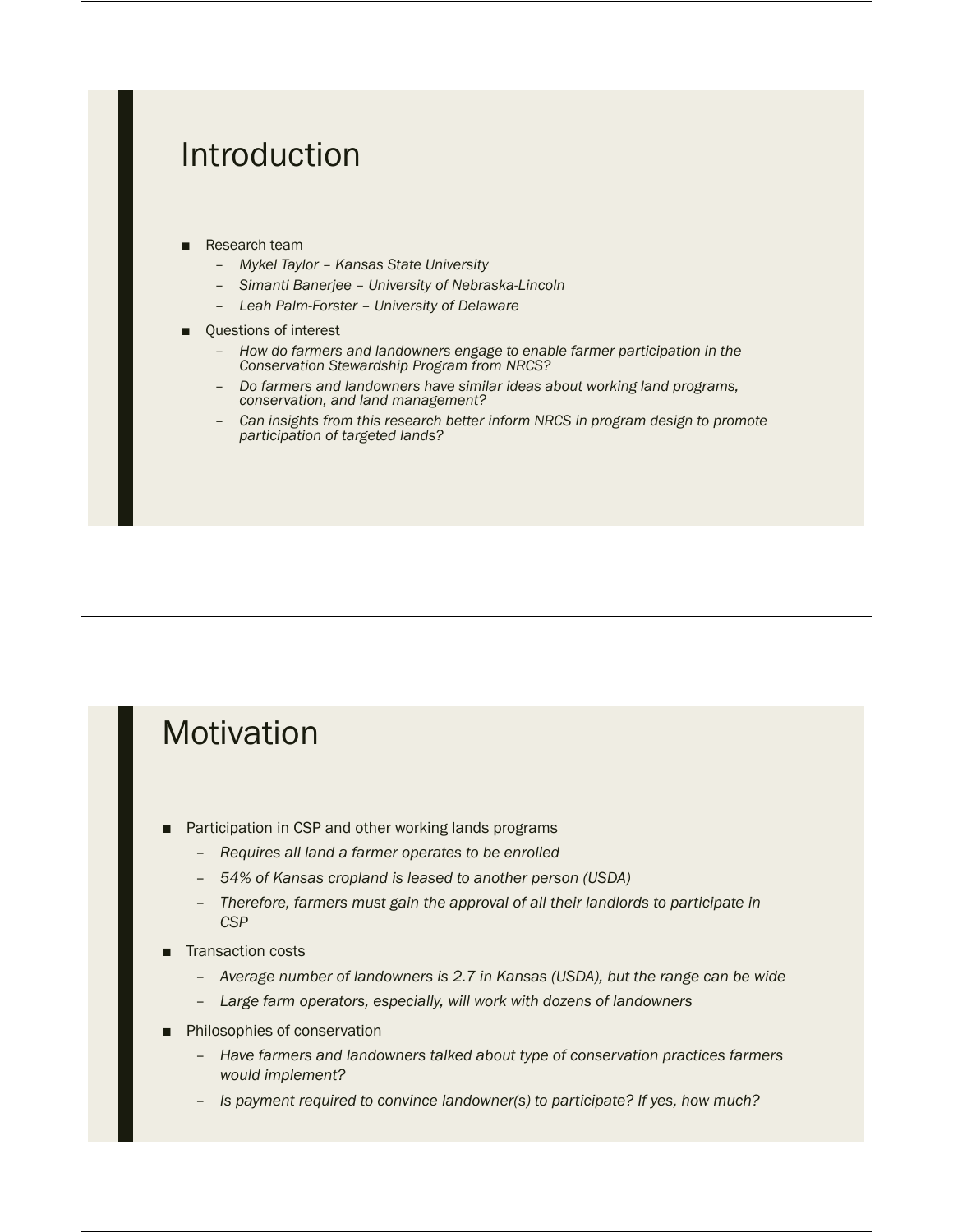#### Project Resources

- ERS/USDA funding for two years
	- *Currently in a no-cost extension due to timing of winter meetings with farmers*
- Partnership with KS Farm Management Association (KFMA)
	- *Approximately 2,000 farmer members in Kansas*
	- *Work with KFMA economists to record information on production and finances*
	- *Membership a good representation of the family farm*
	- *Used membership roster for mailing of paper survey in winter 2018*
- **Extension Agent network in Kansas** 
	- *Will use to recruit landowners and farmers for field experiment work in winter 2019*
	- *Collaboration with existing series of extension meetings on land leases*

#### Survey of Farmers & Landowners

- Paper survey sent out to farmers in winter of 2018
	- *Designed to learn about a farmer's owned and leased land, conservation preferences, characteristics of their landowners*
	- *Survey asked for specific information on their largest lease*
	- *Data gathered for comparison of production and conservation practices between owned and leased land*
- Landowners received survey directly from their tenant
	- *"Snowball" method of survey administration: asked the initial respondent to forward on a blank survey to the landowner of their largest lease*
	- *Method employed because we know the farmers, but do not know landowners*
	- *Snowball method allows us to generate unique data set with paired sets of landowner-tenant responses which can be jointly analyzed*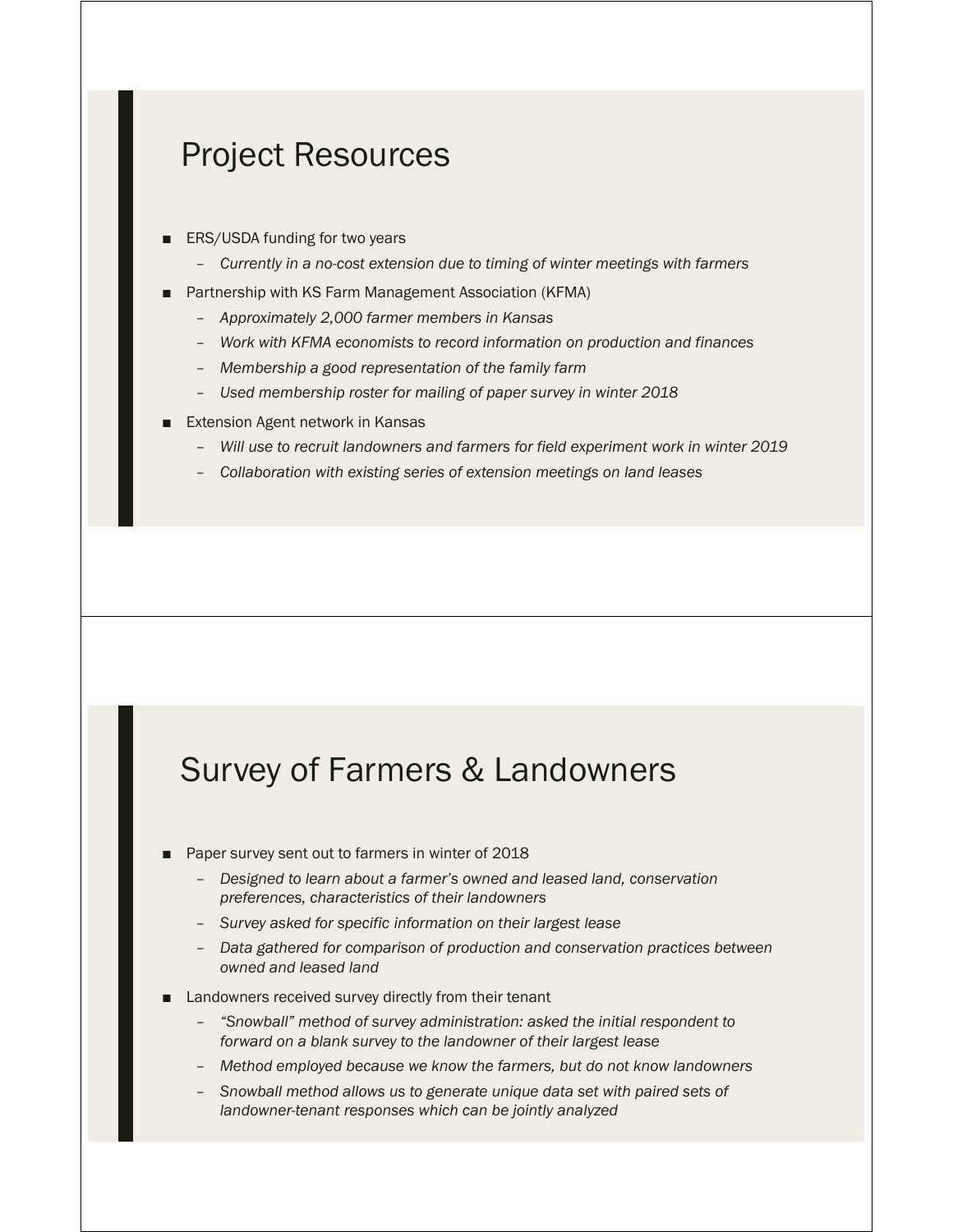#### Survey of Farmers & Landowners

- Response rate:
- 1,990 surveys sent out, 518 producer surveys returned (26%),
- 405 landowner surveys returned
- **317 matched pairs**
- Survey deployed in winter 2018



## Producer Summary Statistics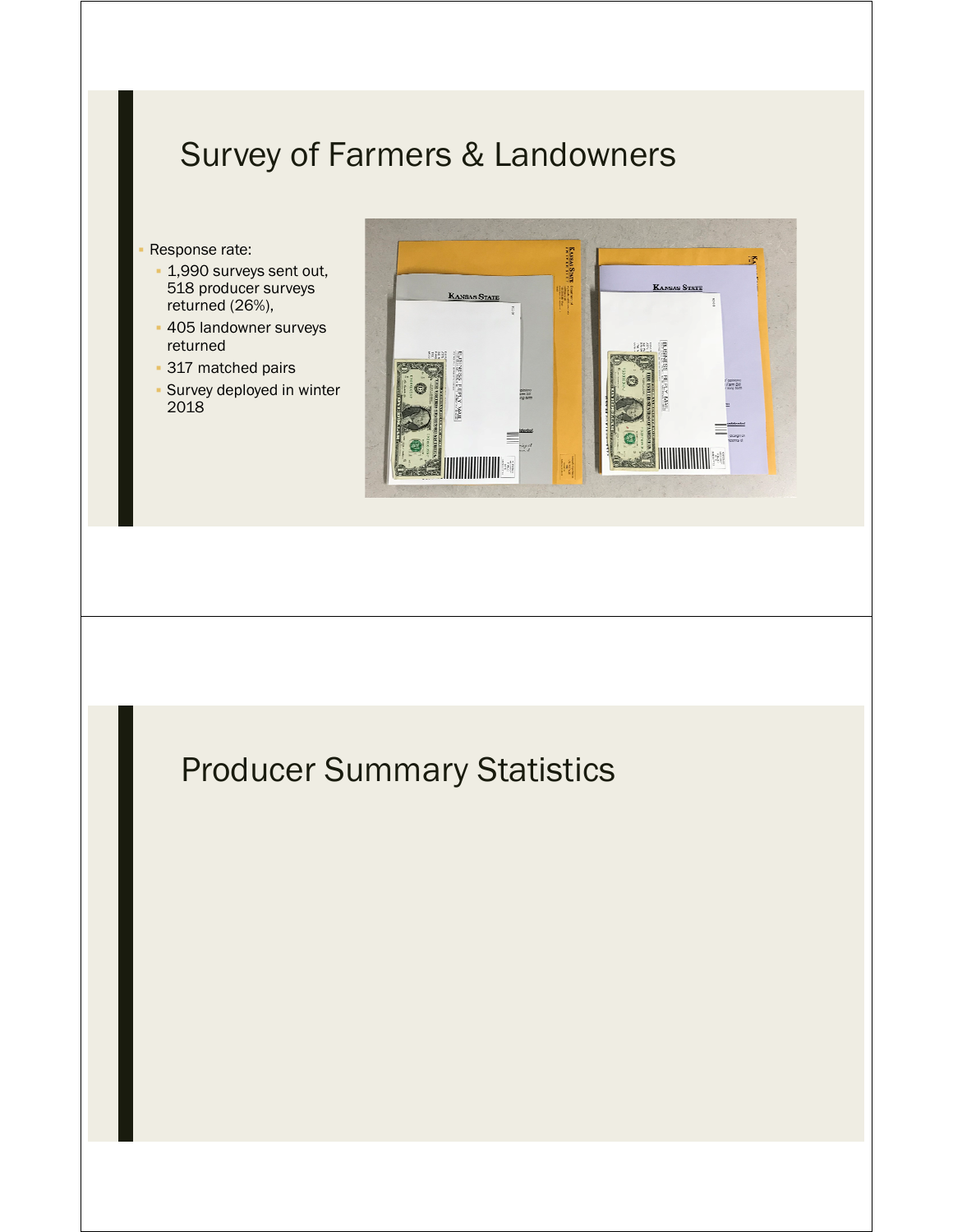| <b>Variables</b>                           | Mean    | <b>Median</b> | <b>Min</b> | Max   |
|--------------------------------------------|---------|---------------|------------|-------|
|                                            |         |               |            |       |
| <b>Total Cropland</b><br>Operated (Q1a)    | 1692.05 | 1300          | 25         | 11666 |
| <b>Total Pastureland</b><br>Operated (Q1b) | 872.93  | 450           | 0          | 7300  |
|                                            |         |               |            |       |
| <b>Cropland Owned</b><br>(A2a)             | 596.85  | 400           | $\Omega$   | 10000 |
| Pastureland Owned<br>(A2b)                 | 379.39  | 160           | $\Omega$   | 4000  |

## Summary Statistics – Producer

| <b>Variables</b>                                 | Mean    | Median | Min      | Max   |
|--------------------------------------------------|---------|--------|----------|-------|
|                                                  |         |        |          |       |
| <b>Cropland Leased</b><br>(B2a)                  | 1383.25 | 936    | 18       | 41000 |
| <b>Pastureland Leased</b><br>(B2b)               | 575.87  | 200    | $\Omega$ | 7300  |
|                                                  |         |        |          |       |
| Number of<br>Landlords (B3)                      | 7.39    | 6      | 1        | 70    |
|                                                  |         |        |          |       |
| How Many Acres is<br>Your Largest Lease?<br>(B5) | 484.29  | 330.5  | $\Omega$ | 5000  |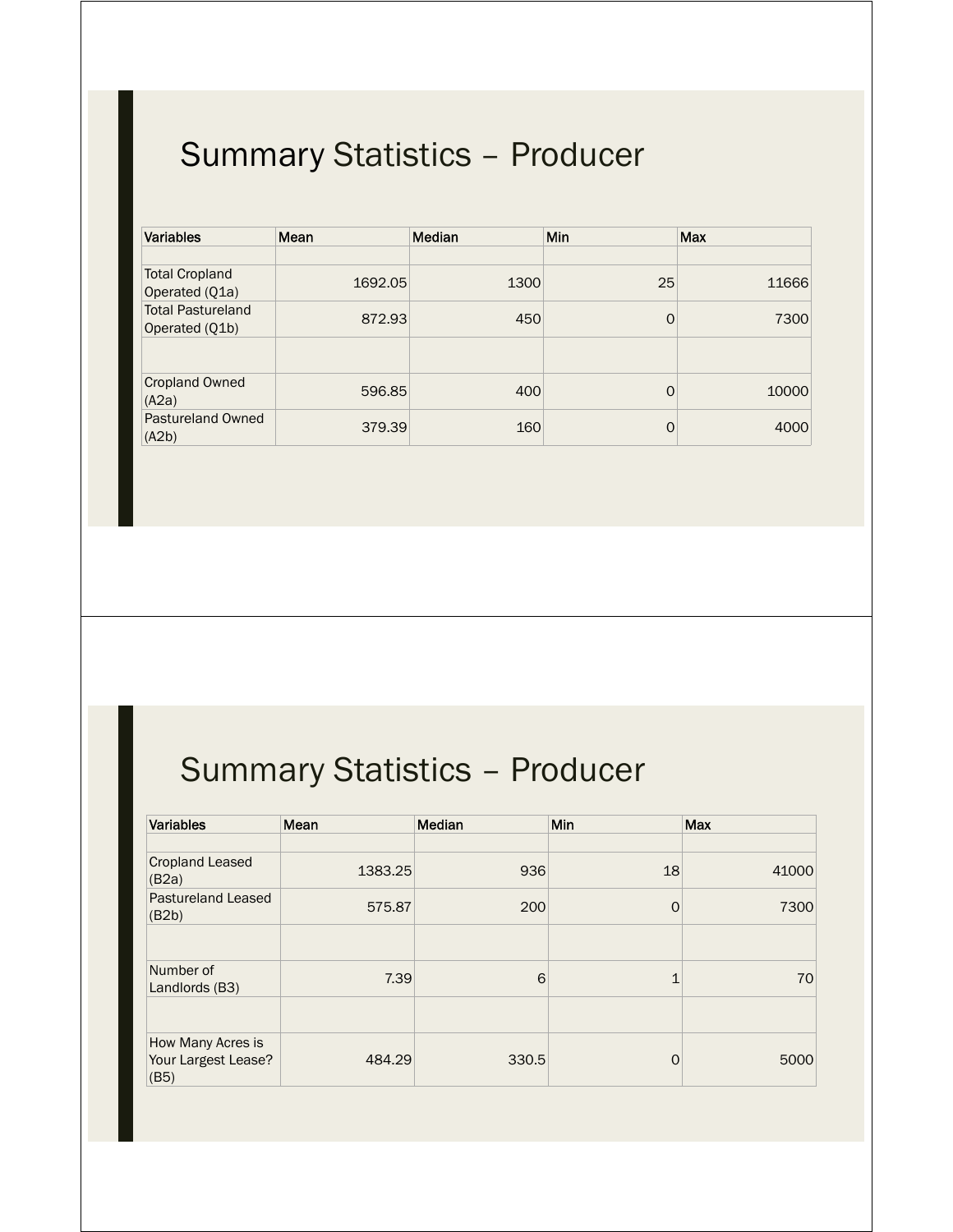| <b>Variables</b>                                                       | Mean  | <b>Median</b> | Min | <b>Max</b> |
|------------------------------------------------------------------------|-------|---------------|-----|------------|
| How Far Away is the<br>Largest Lease from<br>Your Home? (B7)           | 6.65  | 3.5           | 0   | 150        |
| How Long Have You<br>Been Leasing From<br>this Person/Entity?<br>(B13) | 18.01 | 15            | ◢   | 65         |

## Summary Statistics – Producer

| <b>Variables</b>                                     | Mean        |
|------------------------------------------------------|-------------|
|                                                      |             |
| Who Do You Lease the Land From?<br>(B8)              |             |
| Individual                                           | 40%         |
| Family                                               | 31%         |
| <b>Trust</b>                                         | 9.7%        |
| Other                                                | 6%          |
| Is This Landowner a Retired<br>Farmer/Rancher? (B10) | 41.6% (Yes) |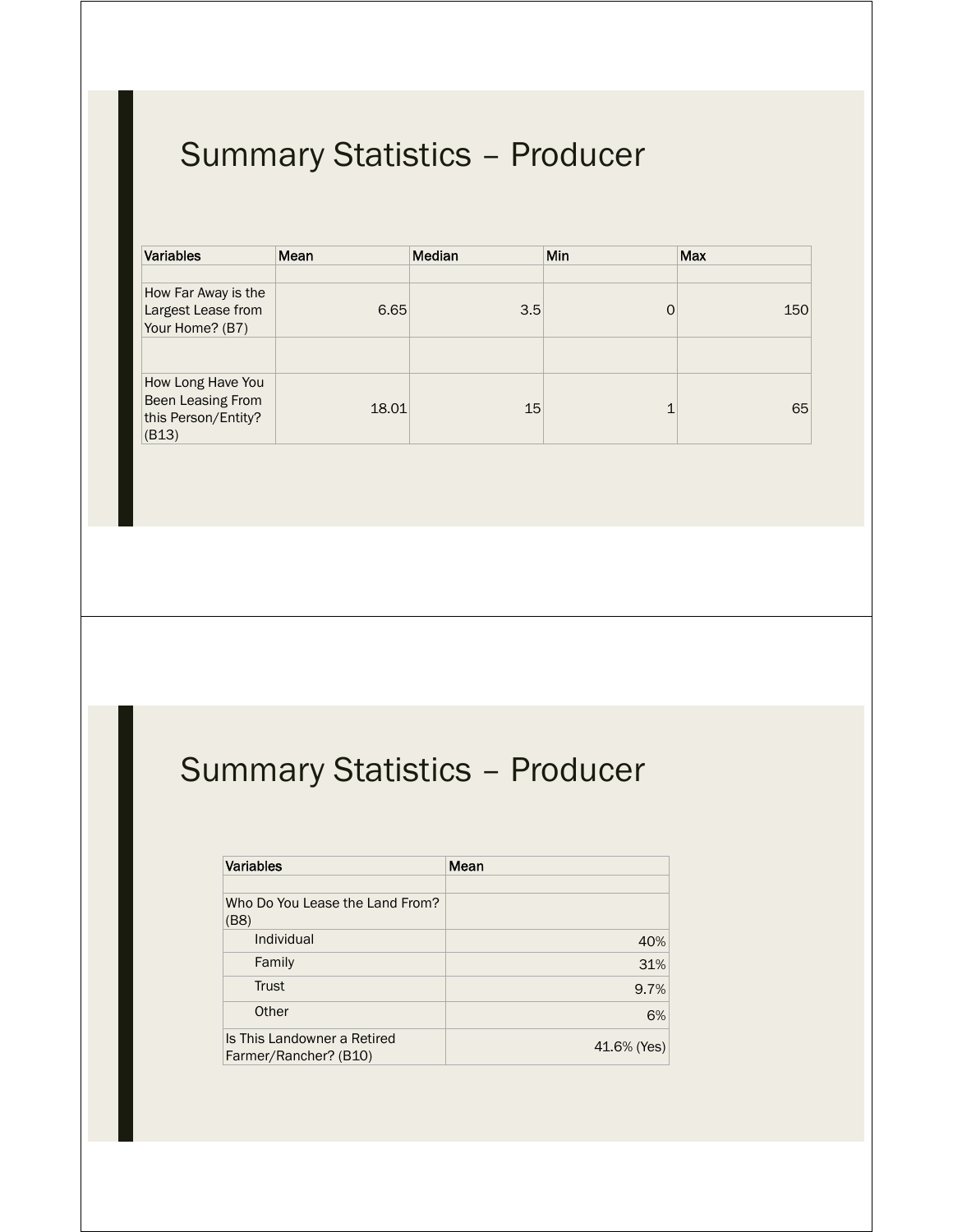| <b>Variables</b>                 | Mean          | <b>Median</b>  | Min | <b>Max</b> |
|----------------------------------|---------------|----------------|-----|------------|
| Type of Lease (crop<br>share)    | 35%           |                |     |            |
| If You Paid Cash<br>Rent:        |               |                |     |            |
| Cropland Rent in<br>2017 (B15a)  | \$67.13/acre] | 58             |     | 250        |
| Number of<br>Installments (B15b) | 1.77          | $\overline{2}$ |     | 12         |

# Summary Statistics – Producer

| <b>Variables</b>                    | Mean  | Median | Min        | Max |
|-------------------------------------|-------|--------|------------|-----|
|                                     |       |        |            |     |
| Years of Farming<br>Experience (D1) | 38.42 | 40     | $\sqrt{2}$ | 78  |
|                                     |       |        |            |     |
| Age (D7)                            | 59.83 | 62     | 26         | 94  |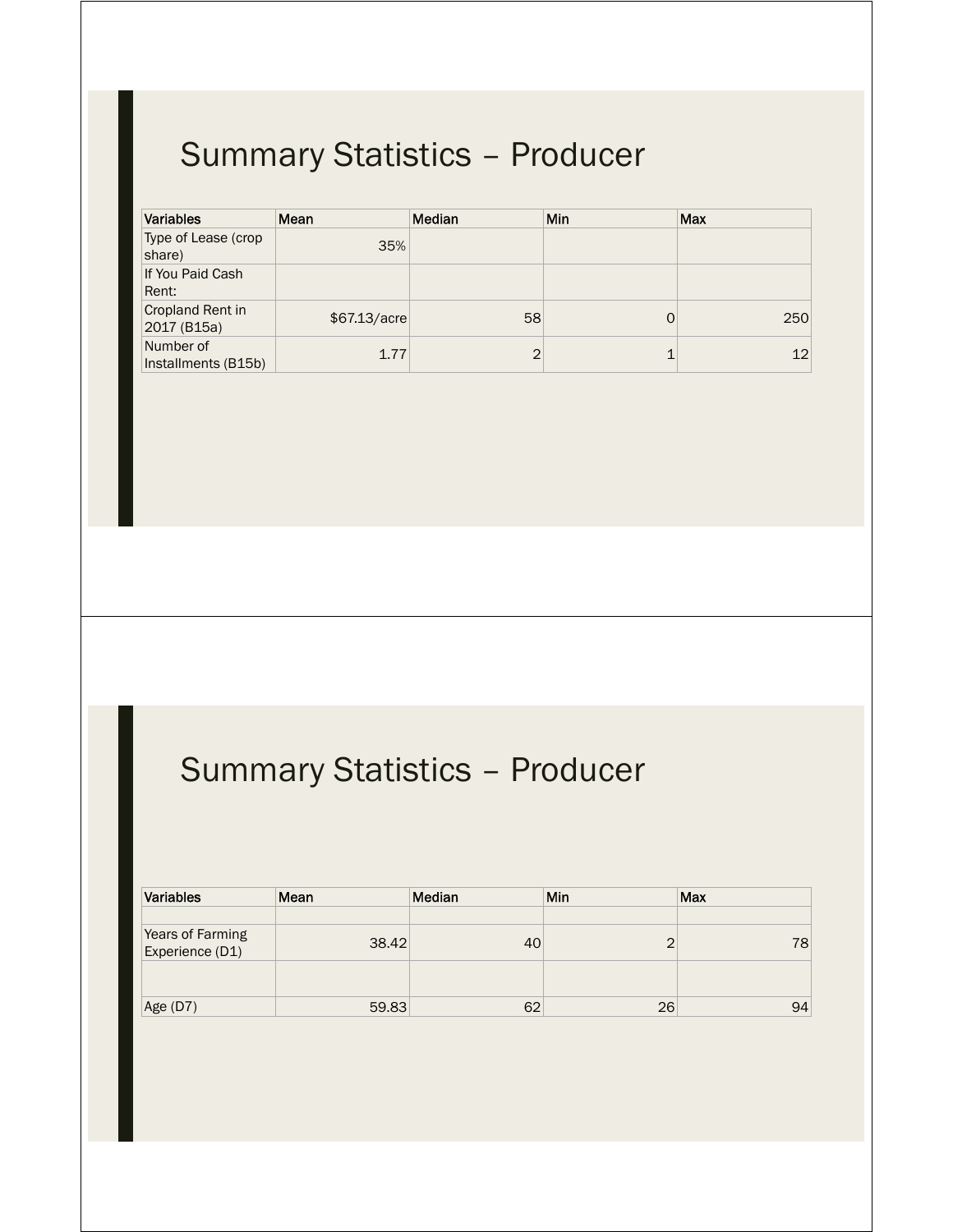| <b>Variables</b>                                        | Mean                       |
|---------------------------------------------------------|----------------------------|
| Are/Were Your Parents or<br>Grandparents Farmers? (D2)  | 98.8% (yes)                |
| Highest Level of Education (D3)                         | 41% (BS Degree or higher)  |
| Gender (D7)                                             | 99% (Male)                 |
| Proportion of Gross Income in<br>2016 from Farming (D9) | 52% (75% - 100% of income) |

## Landowner Summary Statistics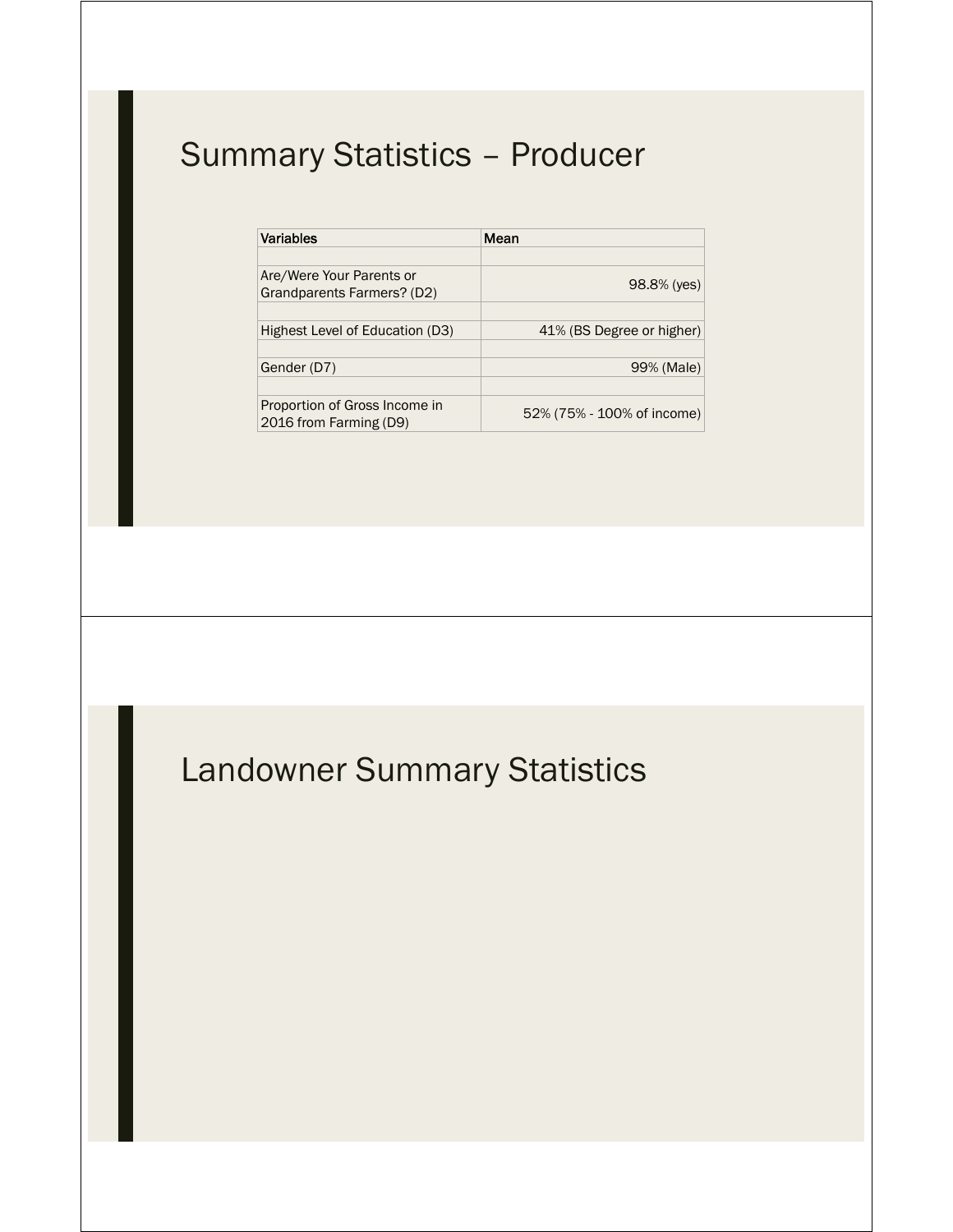# Summary Statistics – Landowner

| Variables                      | Mean   | <b>Median</b> | Min | Max  |
|--------------------------------|--------|---------------|-----|------|
|                                |        |               |     |      |
| <b>Cropland Owned</b><br>(A1a) | 697.38 | 420           | 25  | 6400 |
| Pastureland Owned<br>(A1b)     | 463.96 | 175           |     | 8100 |

## Summary Statistics – Landowner

| <b>Variables</b>                                | Mean   | Median | <b>Min</b>   | <b>Max</b> |
|-------------------------------------------------|--------|--------|--------------|------------|
|                                                 |        |        |              |            |
| Cropland Leased Out<br>(B1a)                    | 606.49 | 421    | 0            | 6400       |
| <b>Pastureland Leased</b><br>Out $(B1b)$        | 278.41 | 80     | $\Omega$     | 6630       |
|                                                 |        |        |              |            |
| Number of Tenants<br>(B2)                       | 1.3    | 1      | 0            | 10         |
| Length (Years) of<br>Lease Relationship<br>(B8) | 11.99  | 10     | $\mathbf{1}$ | 50         |
|                                                 |        |        |              |            |
| Miles between Home<br>and Leased Land<br>(B4)   | 57.53  | 5      | 0            | 1600       |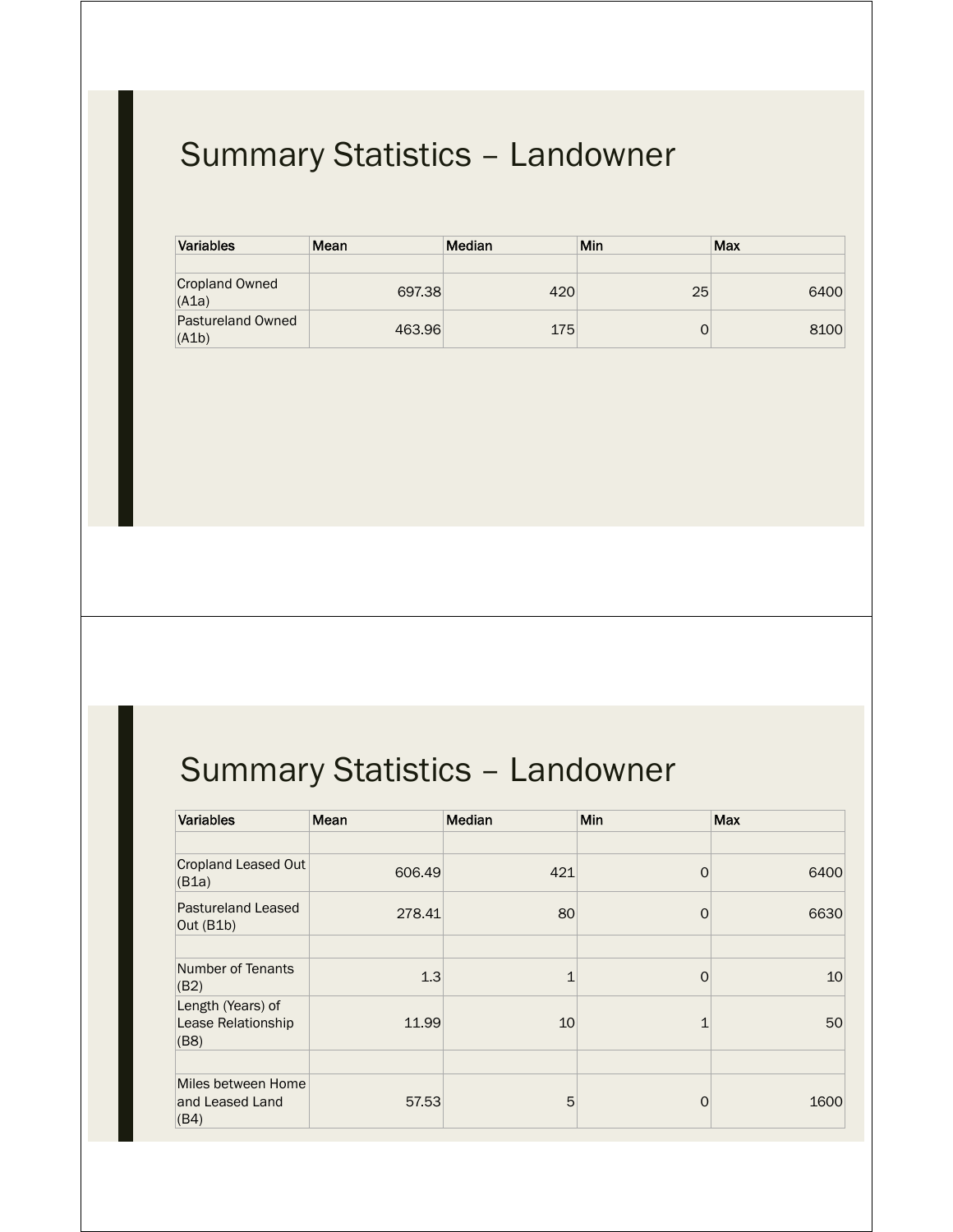# Summary Statistics – Landowner

| <b>Variables</b>                        | Mean  | Median | Min | Max |
|-----------------------------------------|-------|--------|-----|-----|
|                                         |       |        |     |     |
| Years of Farming<br>Experience (You)    | 46.29 | 47     |     | 86  |
| Years of Farming<br>Experience (Spouse) | 36.68 | 40     |     | 83  |
|                                         |       |        |     |     |
| Age (D7)                                | 68.55 | 69     | 31  | 96  |

#### Summary Statistics – Landowner

| Variables                                                | Mode                    |
|----------------------------------------------------------|-------------------------|
|                                                          |                         |
| Are/Were Your Parents or<br>Grandparents Farmers? (D3)   | 84% (Yes)               |
|                                                          |                         |
| Highest Level of Education (D4)                          | 38% (Bachelor's Degree) |
|                                                          |                         |
| Gender (D7)                                              | 86% (Male)              |
|                                                          |                         |
| Proportion of Gross Income in 2016<br>from Farming (D10) | 46% (75% - 100%)        |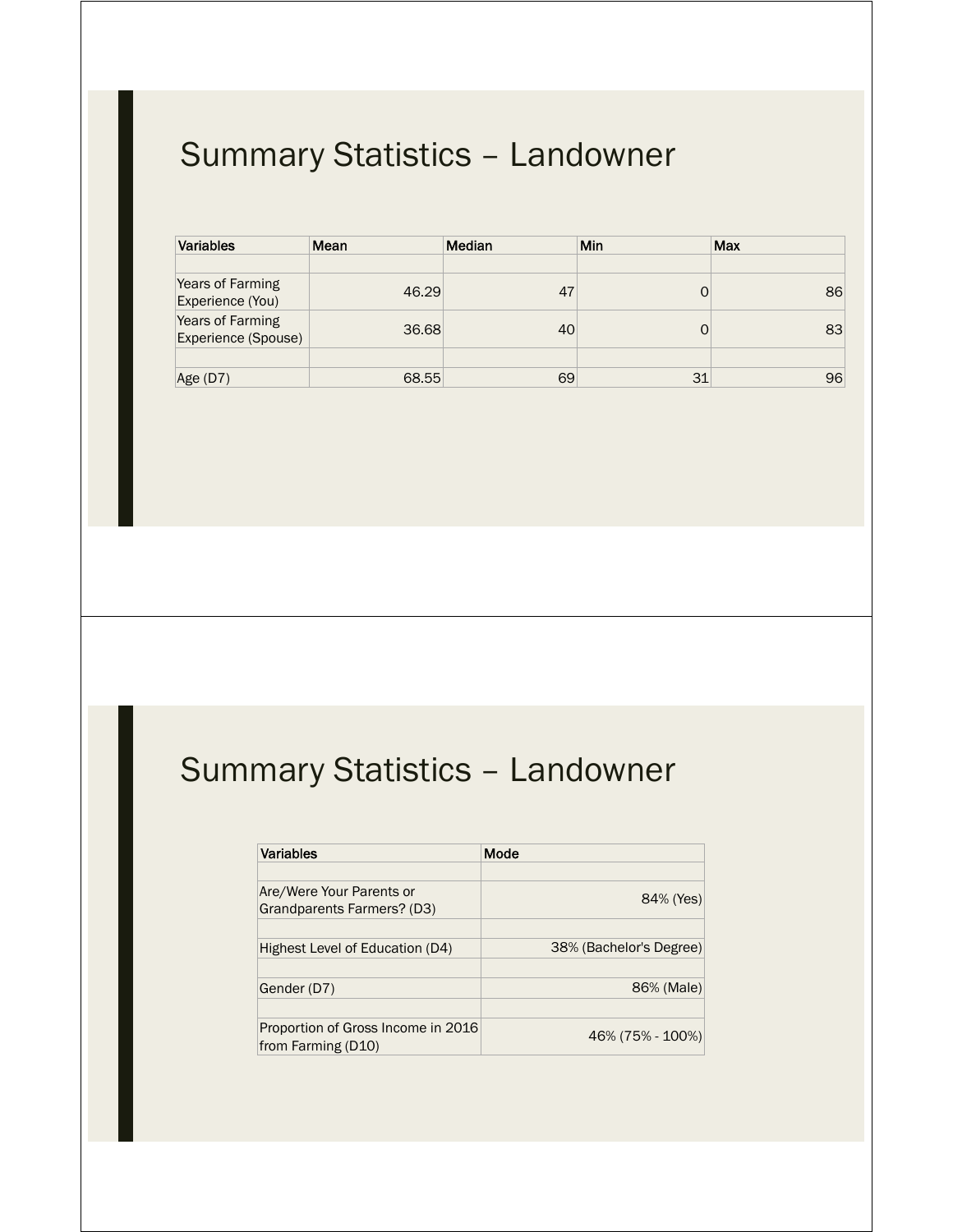#### Research Results (preliminary)

#### Social Capital

- The idea that personal relationships can affect economic outcomes
	- *Family relationships, long-run business relationships*
- Farming is a repeat game of outcomes where the landowner see both the returns from the land and the care given to the land
	- *Conservation practices, mowing the ditches*
- Previous research found that longer run relationships had a negative impact on cash rental rates
	- *The longer you rented from the same person, the lower the rent relative to market*
	- *Likely reflects both a trust factor and complacency in negotiating new rates*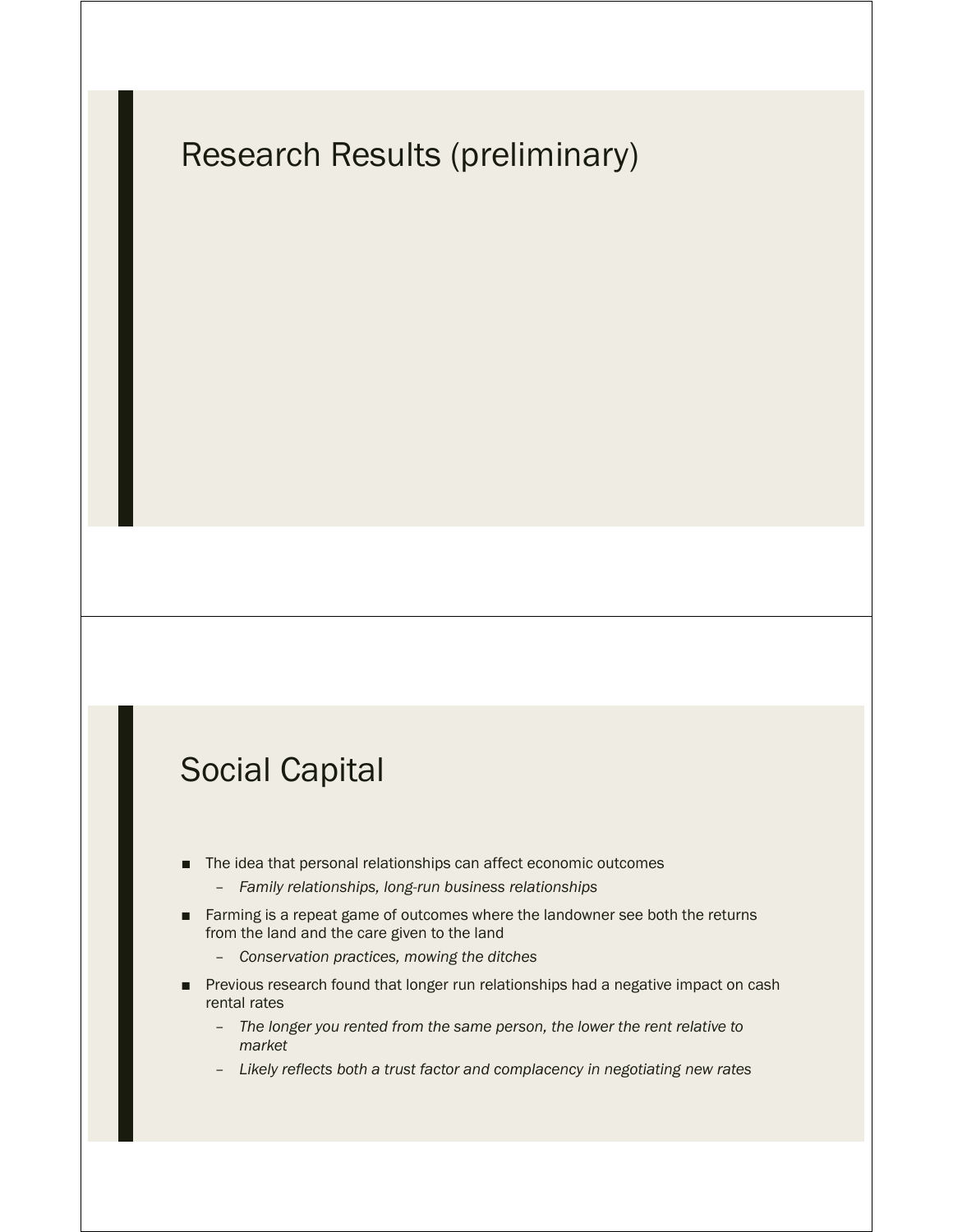#### Social Capital Regression - Preliminary

| Variable                          | Coefficient | <b>SE</b> |  |
|-----------------------------------|-------------|-----------|--|
| Dependent Variable: In(cash rent) |             |           |  |
| Yield relative to county average  | $0.391***$  | (0.141)   |  |
| Length of leasing relationship    | $-0.030$    | (0.048)   |  |
| Tenant is related to landowner    | $-0.212**$  | (0.089)   |  |
| Size of leased parcel (logged)    | $-0.080*$   | (0.049)   |  |
| Land was inherited by landowner   | $-0.201**$  | (0.089)   |  |
|                                   |             |           |  |
| <b>Observations</b>               | 96          |           |  |
| R-squared                         | 0.185       |           |  |
|                                   |             |           |  |

#### Conservation and Leasing

- Part of survey was a choice experiment looking for willingness to participate in conservation programs and characteristics of those program leases
- Use results to inform NRCS on future policies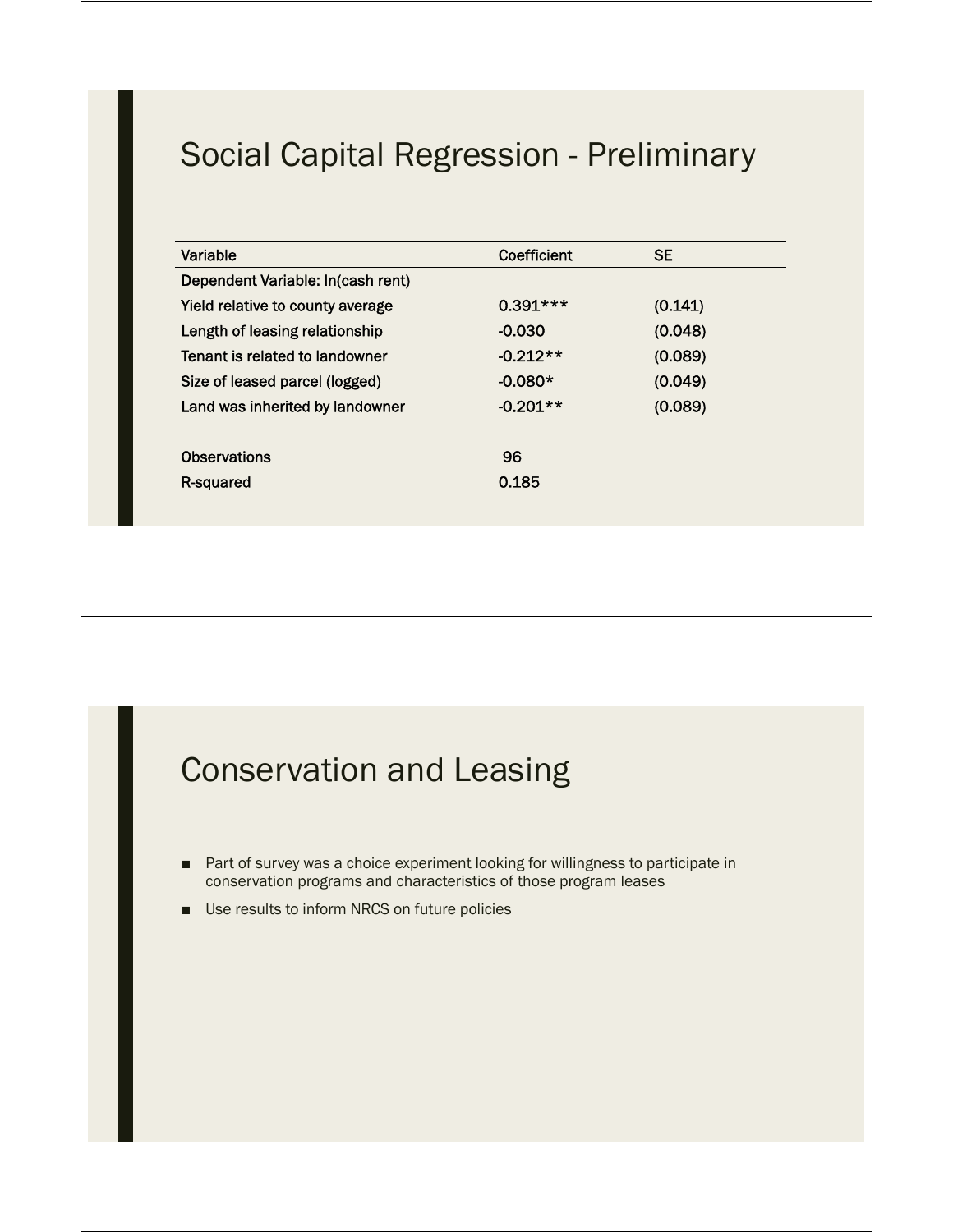#### Choice experiment **Step 1:** Review the alternative lease scenarios described below.

- 12 survey versions
- 4 choice sets per survey
- 3 alternative scenarios per choice set, including a "*do not enroll"* scenario
- 4 attributes
- D-efficient design with priors from pilot survey
- Tenant/landowner pairs were given the same choice sets.

| Attribute of the lease                                                                                             | Scenario A                                                | <b>Scenario B</b>                                          | Scenario C    |
|--------------------------------------------------------------------------------------------------------------------|-----------------------------------------------------------|------------------------------------------------------------|---------------|
| Minimum portion of the total<br>operation acreage (land you<br>own and lease) that must be<br>enrolled in the CSP. | 50%                                                       | 100%                                                       |               |
| Division of the CSP<br>base payment<br>(average payment per acre)                                                  | \$4,00/acre to<br>producer<br>\$4,00/acre to<br>landowner | \$20,00/acre to<br>producer<br>\$0.00/acre to<br>landowner | Do not enroll |
| <b>CSP Application Time</b><br>(includes time talking with your<br>landlord(s) and filling out forms)              | 4 hours                                                   | 4 hours                                                    |               |

\*Note: The lease scenarios discuss only base payments, which represent the average payment per acre. Through the CSP, additional payments are available to support the adoption of new practices.



**Step 2: Choose your most preferred and your least preferred lease scenarios.**

|                                                                                     | Scenario A | <b>Scenario B</b> | Scenario C |
|-------------------------------------------------------------------------------------|------------|-------------------|------------|
| Pick the lease scenario that<br>you prefer the MOST<br>(check one box on this row)  |            |                   |            |
| Pick the lease scenario that<br>you prefer the LEAST<br>(check one box on this row) |            |                   |            |

#### Preliminary results – rank-ordered logit

| Covariate                     | Mean        | <b>Robust SE</b> | <b>MWTA</b> |
|-------------------------------|-------------|------------------|-------------|
| Payment to tenant             | $0.044***$  | (0.007)          |             |
| Payment to landowner          | $-0.023***$ | (0.007)          | 0.52        |
| Proportion of land in CSP     | $-0.003**$  | (0.001)          | 0.07        |
| <b>Application time</b>       | $-0.024***$ | (0.007)          | 0.55        |
| Alternative specific constant | $-0.690***$ | (0.148)          |             |
|                               |             |                  |             |
| <b>Observations</b>           | 3,264       |                  |             |
| Number of groups              | 1,088       |                  |             |
|                               | -1626.57    |                  |             |